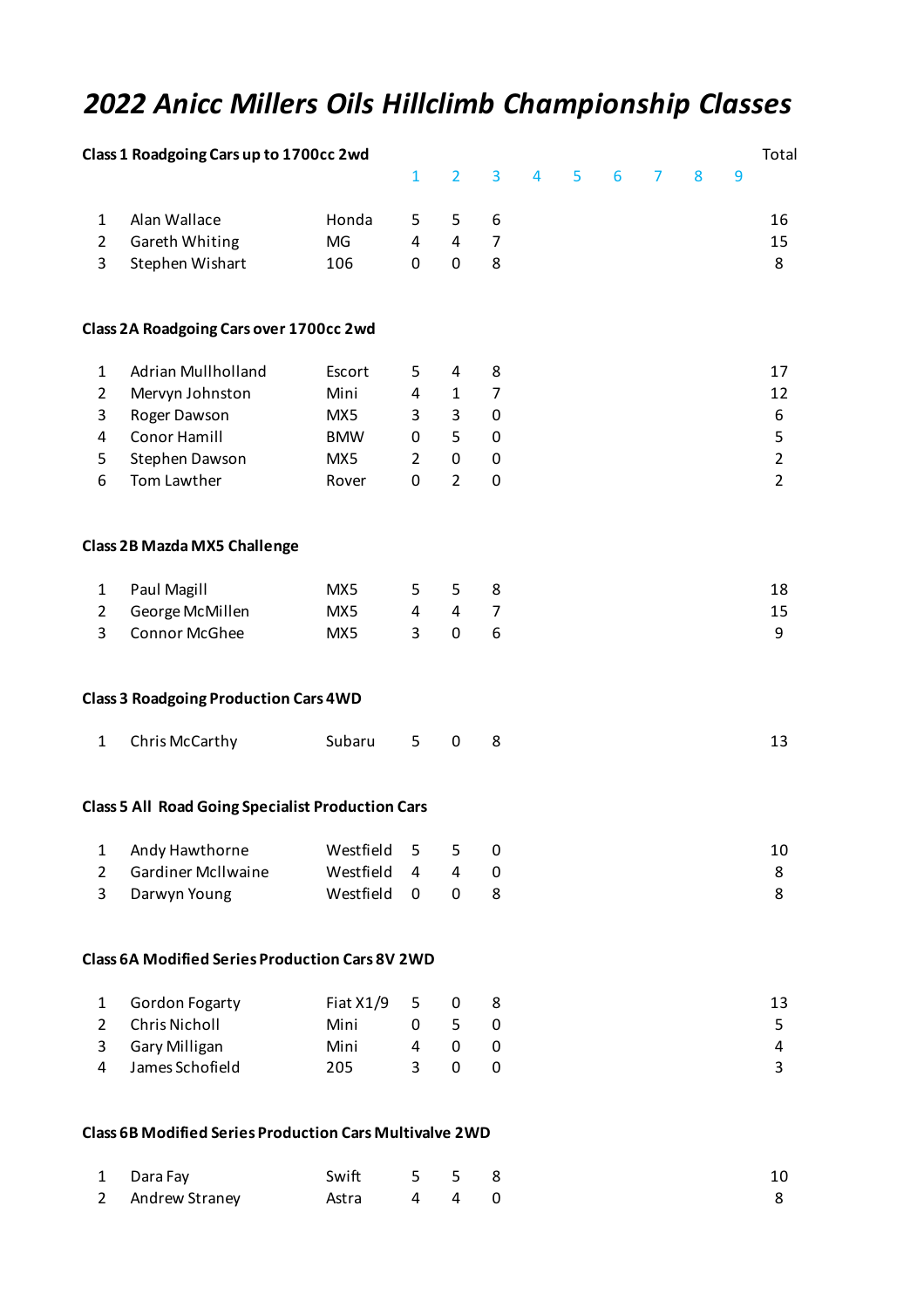| 3 James Lightbody | Mini  | $0 \quad 3$ |       |  |
|-------------------|-------|-------------|-------|--|
| 4 Dessie Martin   | Civic |             | 3 0 6 |  |
| 5 Tommy Gardiner  | Civic |             |       |  |

#### **Class 7 Modfied Specialist Production Cars 2WD**

| Jack Boal       | GTR.             |                                  |             | 18                                 |
|-----------------|------------------|----------------------------------|-------------|------------------------------------|
| Paul Hamill     | Tiger            |                                  |             | 13                                 |
| David Hawthorne | Westfield        | २                                |             | 11                                 |
|                 |                  |                                  |             | 11                                 |
| Darwyn Young    | Westfield        |                                  | 5           | 5.                                 |
|                 | Steven Hawthorne | $\overline{4}$<br>$\overline{0}$ | Westfield 3 | 5 5 8<br>$\overline{4}$<br>4<br>26 |

#### **Class 8 Sports Libre Special Saloon Cars 2wd**

| 1 Pat Roche    | Escort 5 5 8 |  | 18             |
|----------------|--------------|--|----------------|
| 2 Rory Stevens | Escort 4 0 0 |  | $\overline{4}$ |

#### **Class 9A Sports Libre Saloon Sports / Gt Cars 2WD**

| 1 Daniel Campbell | Starlet | 0     | 58          | 13 |
|-------------------|---------|-------|-------------|----|
| 2 Garry Campbell  | Starlet | 0     | $\sim$ 4 /  | 11 |
| 3 Paul Dorrity    | 205     | 5 0 5 |             | 10 |
| 4 David Francis   | Escort  |       | $0 \t3 \t6$ | Q. |

#### **Class 9B Sports Libre Closed Wheel Racing Cars 2WD**

#### **Class 10 Sports Libre Rally Cars up to 1650cc Multivalve and 2100cc 2V 2WD**

| 1 Alan Roddy<br>Saxo 5 0 | 5 |
|--------------------------|---|
|--------------------------|---|

#### **Class 11 Sports Libre Rally Cars over 1650cc Multivalve 2WD**

| William Carey     | Escort        |   | 5 5 8 | 18 |
|-------------------|---------------|---|-------|----|
| 2 Stewart Strain  | 205           | 4 | -4    | 15 |
| 3 Martin Flanagan | M3.           |   | 3 3 6 | 12 |
| 4 Derek Robinson  | Sunbeam 0 2 5 |   |       |    |

#### **Class 12 All other 4WD Sports Libre Cars**

| 1 Ian Lancashire | Subaru 5 5 8 |       |  | 18 |
|------------------|--------------|-------|--|----|
| 2 Oliver Cormcan | Evo          | 4 2 7 |  | 13 |